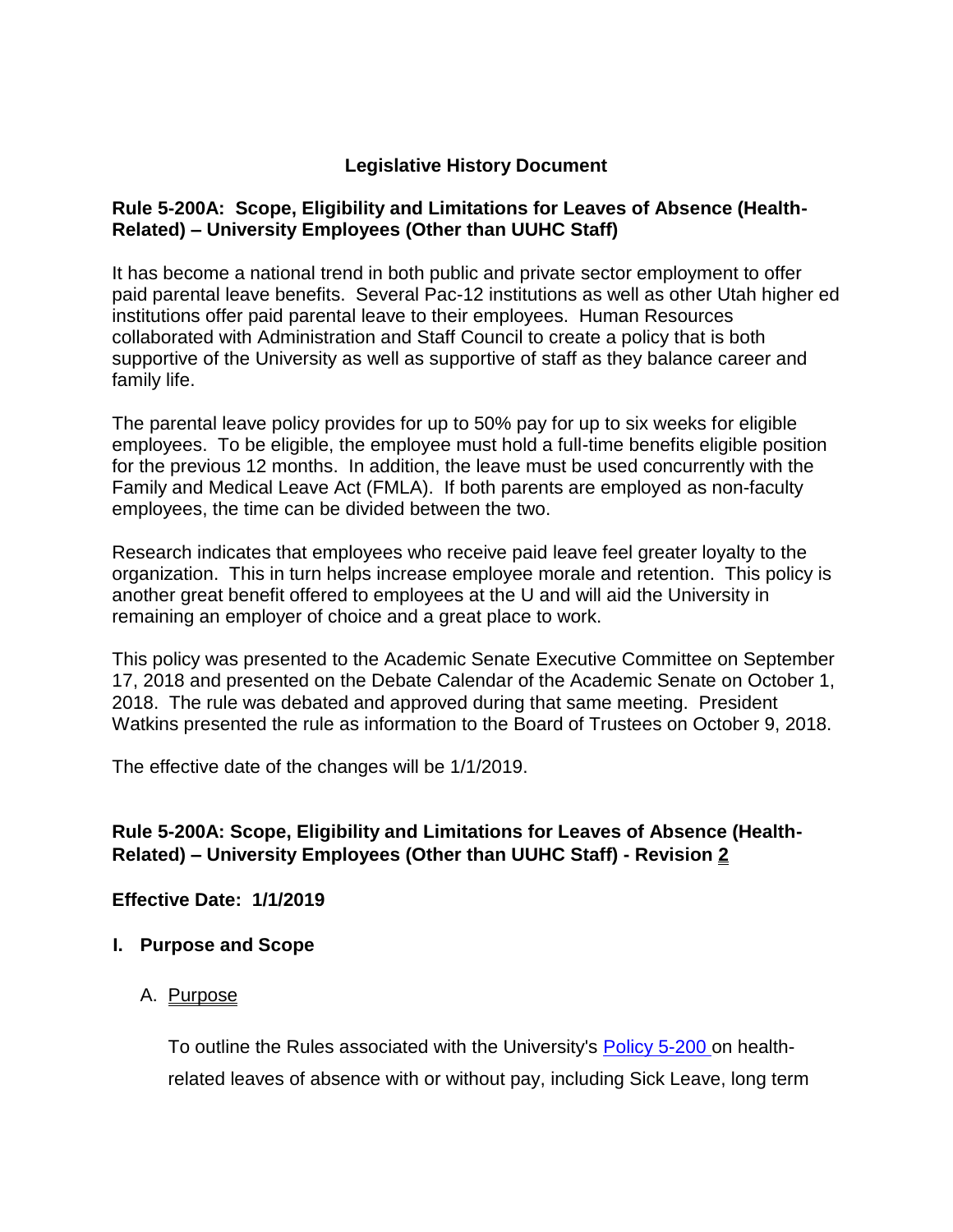medical leave, parental leave benefits and Family and Medical Leave Act leave for certain categories of University Employees (other than UUHC Staff).

# B. Scope

This Rule applies for all University Employees except for Staff Employees of the University Hospitals and Clinics (UUHC), who are instead governed by [Rule 5-](https://regulations.utah.edu/human-resources/rules/rule_5-200B.php) [200B.](https://regulations.utah.edu/human-resources/rules/rule_5-200B.php) For all Faculty Employees of the University, this Rule applies for all topics covered in this Rule, except Section III.C, regarding parental leave benefits. **Parental leave benefits for Tenure-line Faculty Employees Faculty Parental** Leaves of Absence are governed by [Policies 6-315 a](http://regulations.utah.edu/academics/6-315.php)nd [8-002](http://regulations.utah.edu/health-sciences/8-002.php) rather than by Section III.C of this Rule.

#### **II. Definitions**

The following definitions apply for the limited purposes of this Rule.

- A. The definitions of Employee-related terms provided in [Policy 5-001](http://regulations.utah.edu/human-resources/5-001.php) apply for purposes of this Rule, including the following: "Benefits-eligible Position ", "Employee", "Full-time", "Hourly", and "Staff" or "Staff Member." provided in [Policy 5-001,](http://regulations.utah.edu/human-resources/5-001.php) Employee Definitions, apply for purposes of this Rule.
- B. "Child" means a biological, adopted or foster child, stepchild, legal ward, or a child of a person standing in loco parentis
- C. "Dean" is defined in [Policy 2-005.](http://regulations.utah.edu/u-organizations/2-005.php)
- D. "Domestic Partner" means a person with whom the Employee meets the following criteria: (a) they are both over the age of eighteen (18); (b) they reside together in a permanent residence and have done so for at least six months and will remain members of the same household for the period in question; (c) they have a serious and committed relationship which they intend to continue indefinitely; (d) they are emotionally committed to one another and jointly responsible for the common welfare and financial obligations of their household or one is chiefly dependent upon the other for financial assistance; (e) they are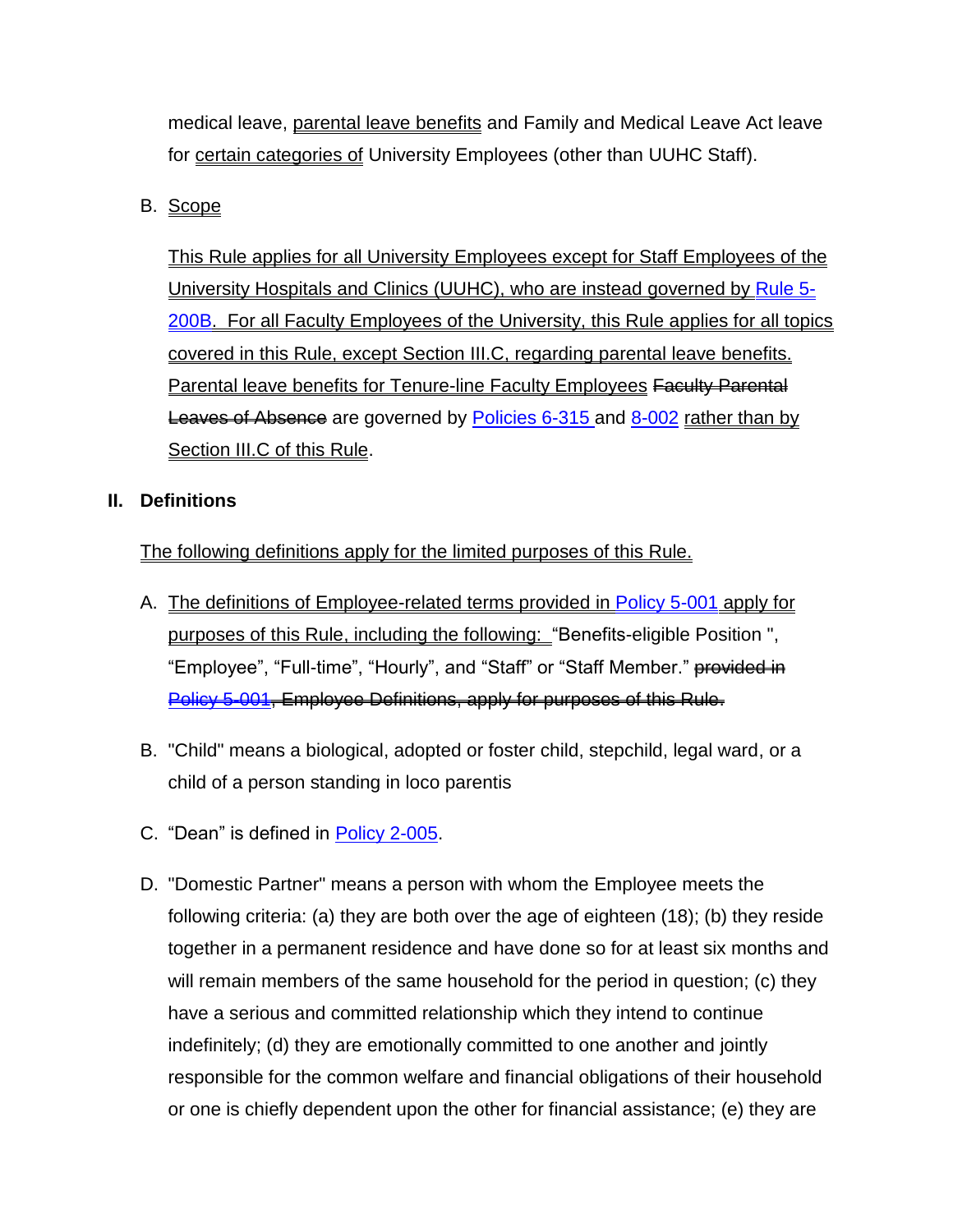not related in any way that would prohibit legal marriage; and (f) neither is legally married to anyone else or the domestic partner of anyone else.

- E. "Eligible Caregiver" for the limited purpose of determining eligibility for Parental Leave benefits (Section III.C) means an Employee who provides the majority of child contact hours during the Employee's regular working hours.
- F. "Faculty" includes members of the Tenure-line, Career-line, Adjunct and Visiting Faculty, as those terms are defined in **Policy 6-300**.
- G. "Immediate Family", for the limited purposes of this Rule and Policy 5-200 only, means grandparent, Parent, Spouse, Domestic Partner, sibling, Child, and grandchild. In-laws, foster or step relatives in the relationships listed, including relatives of an Employee's Spouse or Domestic Partner, are also included. Immediate Family also includes someone for whom the Employee is Next of Kin.
- H. "Next of Kin" is defined as the closest living relative.
- I. "Non-Faculty Academic Employees" is defined in [Policy](http://regulations.utah.edu/human-resources/5-001.php) 5-001, Comprising Academic Staff, Educational Trainees, Postdoctoral Fellows, and Medical Housestaff (as each of those categories is defined in [Policy 6-309\)](http://regulations.utah.edu/academics/6-309.php).
- J. "Parent" means a biological parent or an individual who performed all parental duties in lieu of a biological parent.
- K. "Responsible Officer" means the cognizant department chairperson, principal investigator, director, dean or University officer who directly supervises the Employee.
- L. "Senior Administrative Officers" includes the University President, Vice Presidents, and other senior administrative officers of the University. See Policy [5-308,](http://regulations.utah.edu/human-resources/5-308.php) Benefits Eligibility Chart, for a list of positions.
- M. "Serious Health Condition" means an illness, injury, impairment, or physical or mental condition as defined in the Family and Medical Leave Act.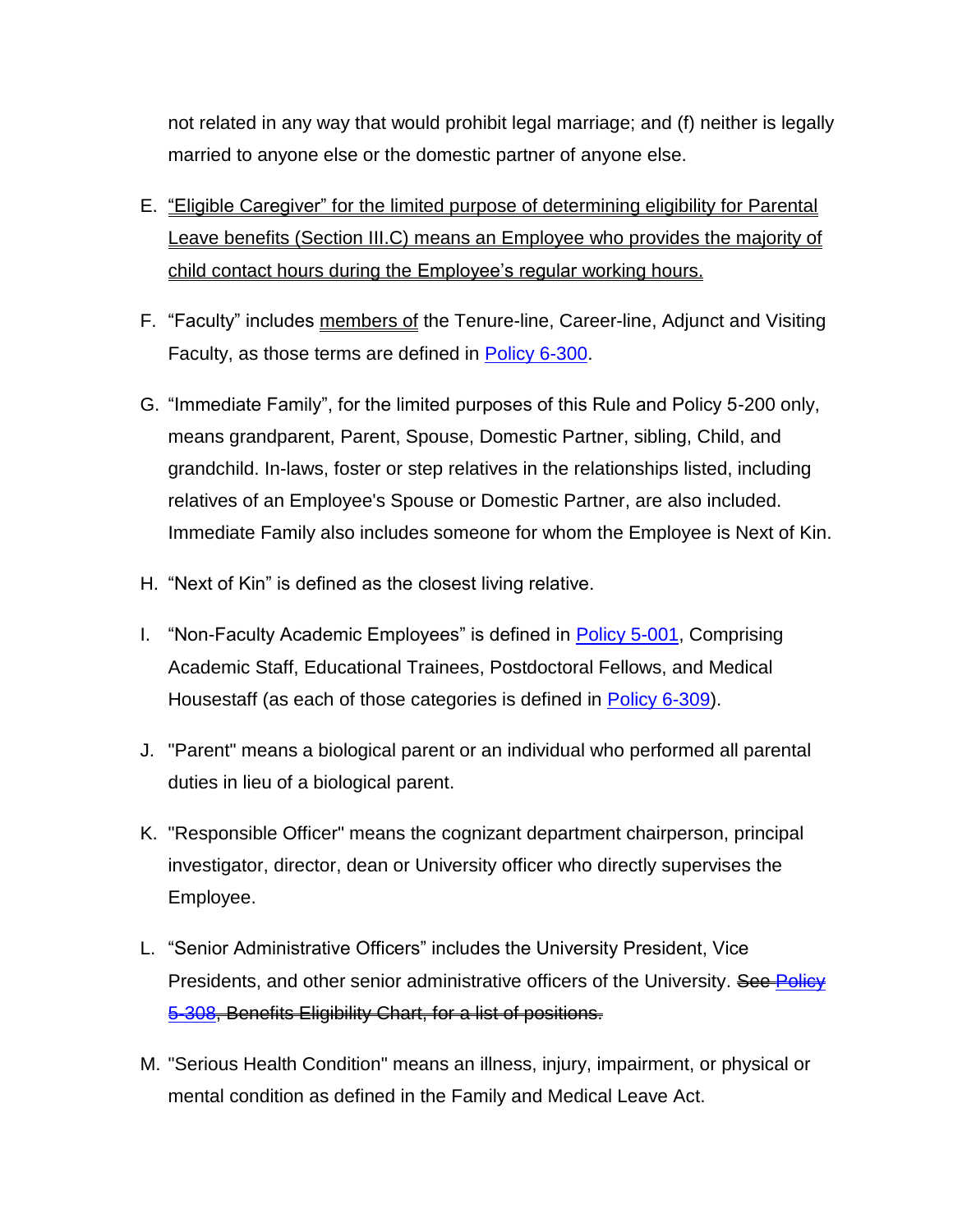N. "Spouse" means <del>a husband or wife as defined or recognized under Utah law for</del> purposes of marriage in Utah. an individual with whom an Employee has entered into marriage as defined or recognized under state law or as otherwise defined in the Family and Medical Leave Act regulations.

#### **III. Rule**

- A. Sick Leave (Leave With Pay)
	- 1. General
		- a. Sick Leave is a benefit which provides payments in lieu of compensation to Employees in Full-time, Benefits-eligible Positions who are unable to perform the functions of their position because of an illness, injury, or Serious Health Condition or because they are needed to care for an Immediate Family Member with an illness, injury, or Serious Health Condition.
		- b. Employees should arrange routine health care appointments during nonworking hours; however, in cases where these appointments must take place during regular working hours, Employees should try to schedule appointments at times that minimize disruption of work-place productivity. Employees in Hourly positions may charge the time used for these appointments to Sick Leave. Whenever possible, supervisors should be notified of such appointments at least 48 hours in advance.
		- c. Employees who qualify for leave under the Family and Medical Leave Act (FMLA) may use Sick Leave for FMLA leave as provided under Section B below.
	- 2. Eligibility and Accrual
		- a. Employees holding Benefits-eligible Positions at 1.0 FTE accumulate Sick Leave at the rate of eight hours (one day) for each month of continuous service to a maximum accrual of 1040 hours (130 days). Employees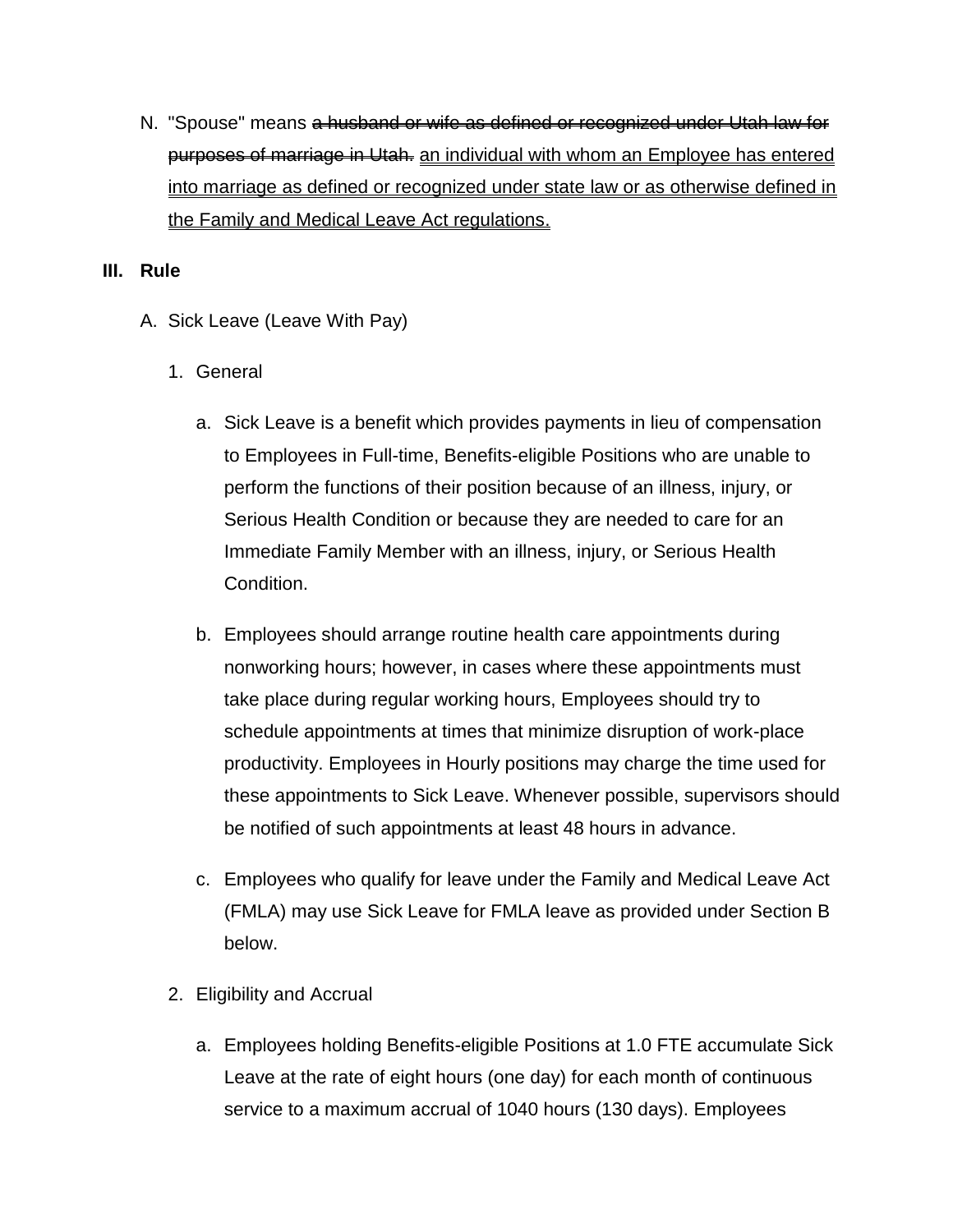holding Benefits-eligible Positions at .75 FTE or more but less than 1.0 FTE accumulate Sick Leave on a prorated basis.

- b. Employees with an appointment for less than twelve months will be regarded as in the continuous service of the University only during the period covered by that appointment, regardless of the fact that compensation is paid over a longer (e.g., twelve-month) period.
- 3. Use of Sick Leave
	- a. Sick Leave accrual and usage for Staff will be recorded through the Payroll/Benefits System.
	- b. Sick Leave accrual and usage for Faculty and Non-Faculty Academic Employees will be monitored by academic departments.
	- c. To meet business needs, departments may create internal policies for Staff Employees which restrict and govern the use of Sick Leave. Prior to implementation, departmental policies for Staff Members must be approved by Human Resources.
	- d. Sick Leave may not be used for vacation purposes; however, Employees may choose to use Vacation leave for absences eligible for Sick Leave. After all Sick Leave has been exhausted, additional absences due to an illness, injury, or a Serious Health Condition of the Employee or a member of the Employee's Immediate Family, must be charged to earned Vacation Leave. Except as provided in Section III.B.3 below, Employees are required to exhaust Vacation and Sick Leave before taking unpaid leave.
	- e. The University or employing department may require certification of all absences charged to Sick Leave.
	- f. If an Employee is on Sick Leave for a period of more than three consecutive days or for a reason that qualifies as a Serious Health Condition, such leave may be designated as Family and Medical Leave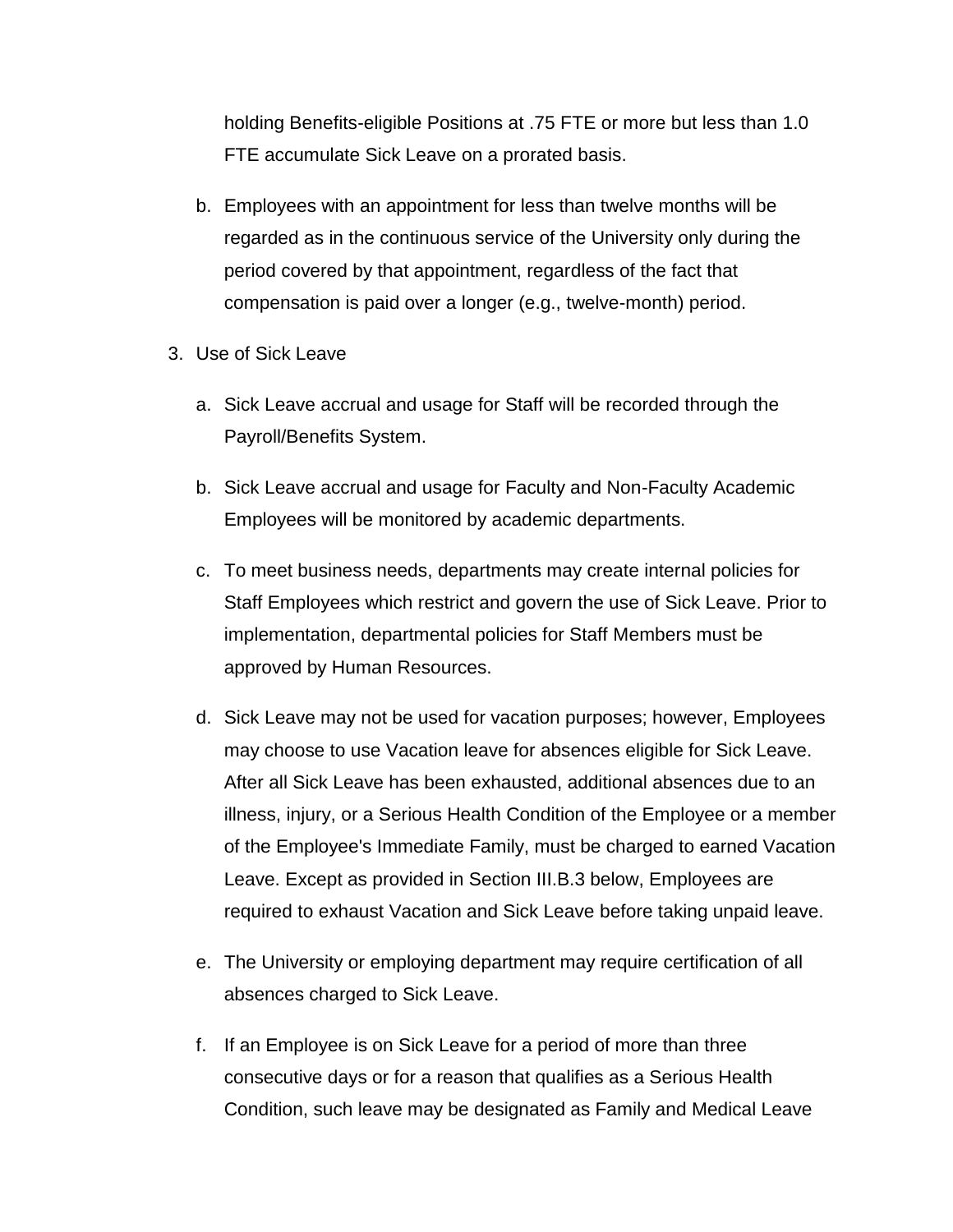Act leave in accordance with the FMLA. Human Resources will notify the Employee, in writing, that such leave is being designated as FMLA leave within five business days of becoming aware that such Sick Leave may also qualify as FMLA leave. All of the conditions of FMLA leave, including certification and notice of intent to return to work, may apply to such leave. Under certain circumstances, the University may retroactively designate Sick Leave as FMLA leave. Leave under the FMLA is not an additional leave; rather, it is provided concurrently with Sick Leave.

4. Extended Sick Leave (With Pay)

In exceptional cases after all accrued Sick Leave and earned Vacation Leave time has been exhausted, Extended Sick Leave with pay may be authorized by the cognizant vice president upon recommendation of the Chief Human Resources Officer subject to the following limitations:

- a. Extended Sick Leave is not available for the care of a member of the Employee's Immediate Family with an illness, injury, or Serious Health Condition.
- b. Extended Sick Leave may not exceed thirty (30) days unless authorized by the President, upon recommendation of the Chief Human Resources Officer and cognizant vice president.
- c. In no event shall Extended Sick Leave be granted for a period extending beyond the earliest day on which benefits under either the University's disability insurance program or the Social Security Act are expected to become payable to the Employee or, if the Employee is not covered thereunder, would become payable if the Employee were enrolled in long term disability coverage.
- d. If the Employee returns to work before the expiration of authorized Extended Sick Leave, the unused portion of the leave will be canceled.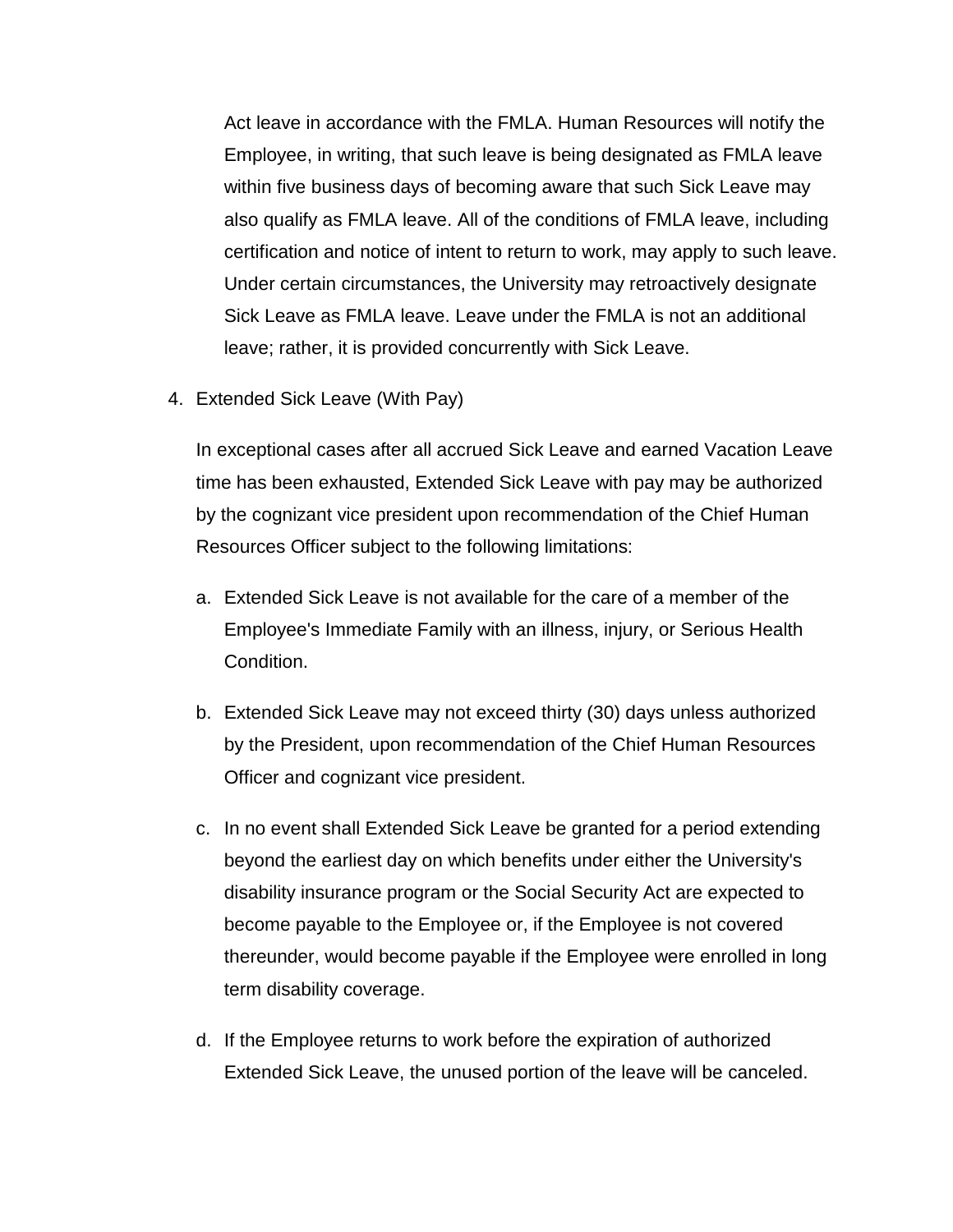The employing department is responsible for notifying Human Resources of the date of the Employee's actual return to work.

- 5. Conversion of Sick Leave to Vacation
	- a. Employees (except Senior Administrative Officers, Deans, Faculty, and Non-Faculty Academic Employees) in Full-time, Benefits-eligible Positions, may convert up to four days (32 hours) of accrued Sick Leave to Vacation annually provided the following conditions are met: the Employee has accumulated 48 days (384 hours) of Sick Leave by January 1, and during the following calendar year the Employee uses fewer than four days of Sick Leave (32 hours).
	- b. The conversion will be calculated based on the number of Sick Leave days used during the calendar year:
		- i. If 0 days of Sick Leave are used, 4 days will be converted to Vacation with the remaining 8 days accrued as Sick Leave.
		- ii. If 1 day of Sick Leave is used, 3 days will be converted to Vacation with the remaining 8 days accrued as Sick Leave.
		- iii. If 2 days of Sick Leave are used, 2 days will be converted to Vacation with the remaining 8 days accrued as Sick Leave.
		- iv. If 3 days of Sick Leave are used, 1 day will be converted to Vacation with the remaining 8 days accrued as Sick Leave.
		- v. If 4 or more days of Sick Leave are used, the Employee is not eligible for the Sick Leave conversion.
	- c. Employees who have reached the maximum Sick Leave accrual of 130 days (1,040 hours) at the beginning of the year will have up to 4 days of Sick Leave converted to Vacation annually as long as they use 8 or fewer days of Sick Leave throughout the year.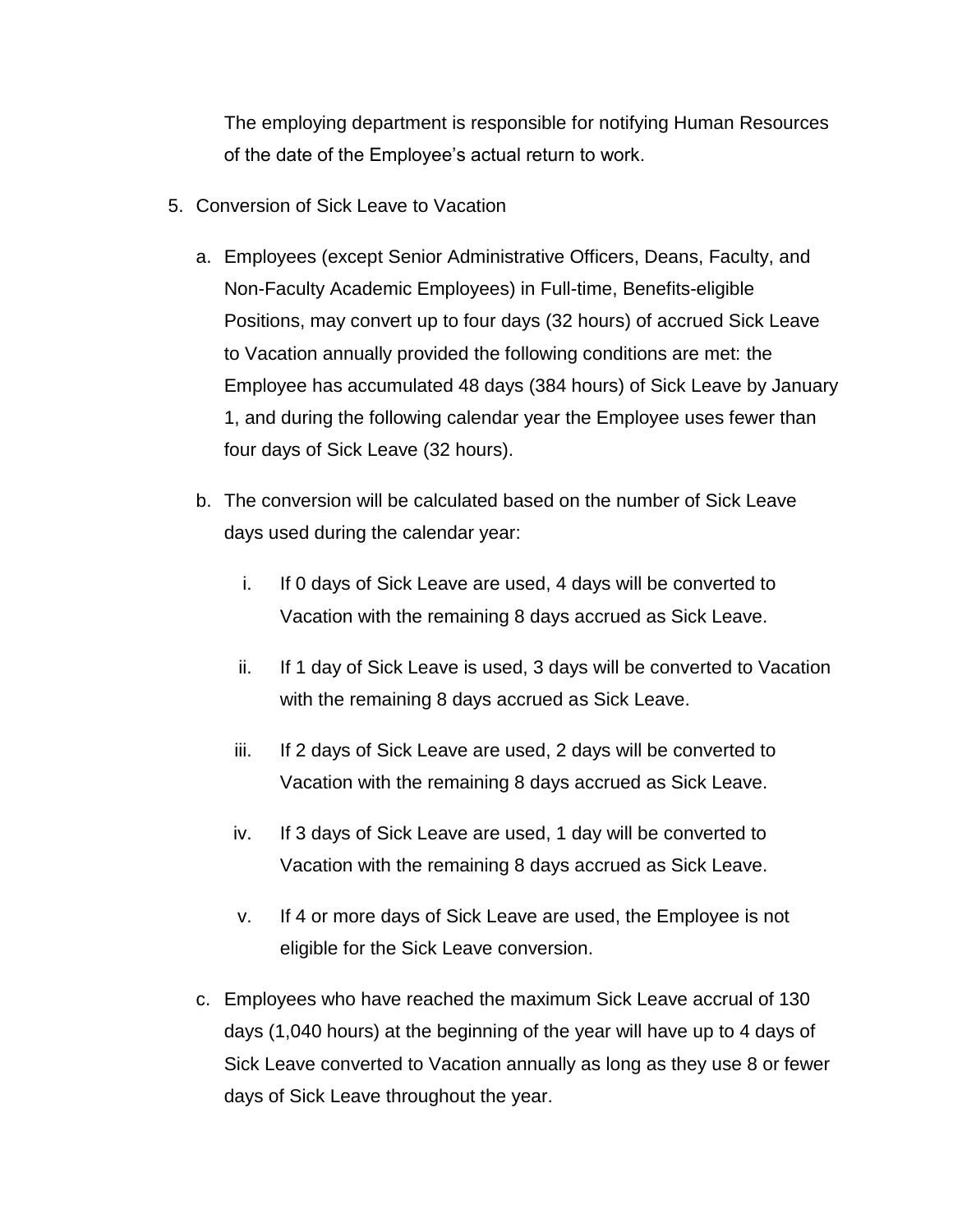- d. Conversion of eligible Sick Leave to Vacation will occur automatically but may be returned to Sick Leave if Human Resources is directed to do so in writing by the Employee within a reasonable time following the conversion.
- e. Conversion of Sick Leave will not increase maximum allowable limits on Vacation accrual. (See [Policy 5-301:](http://regulations.utah.edu/human-resources/5-301.php) Vacation Policy.)
- B. Family and Medical Leave Act ("FMLA") Leave (Leave Without Pay)
	- 1. Eligibility
		- a. An Employee may request leave under the FMLA if he/she meets the eligibility requirements of the FMLA.
		- b. An eligible Employee may request and will be granted unpaid FMLA leave for one or more eligible reasons specifically defined in the FMLA.
		- c. An eligible Employee may take leave under the FMLA to care for a Parent, Spouse, Child, and/or the Employee's Domestic Partner. For purposes of this Section B only, the term "Child" means a biological, adopted or foster child, stepchild, legal ward or a child of a person standing in loco parentis, who is either under the age of eighteen or over the age of eighteen and incapable of self-care on a daily basis because of a mental or physical disability that substantially limits one or more major life activities.
		- d. For purposes of calculating the amount of FMLA leave an eligible Employee may request, the term "during any twelve (12) month period" means a rolling twelve (12) month period measured backward from the date the requested leave will begin.
	- 2. Notification and Certification of Need for FMLA Leave
		- a. An eligible Employee must notify the University of the need for FMLA in the manner and within the time periods stated in the FMLA.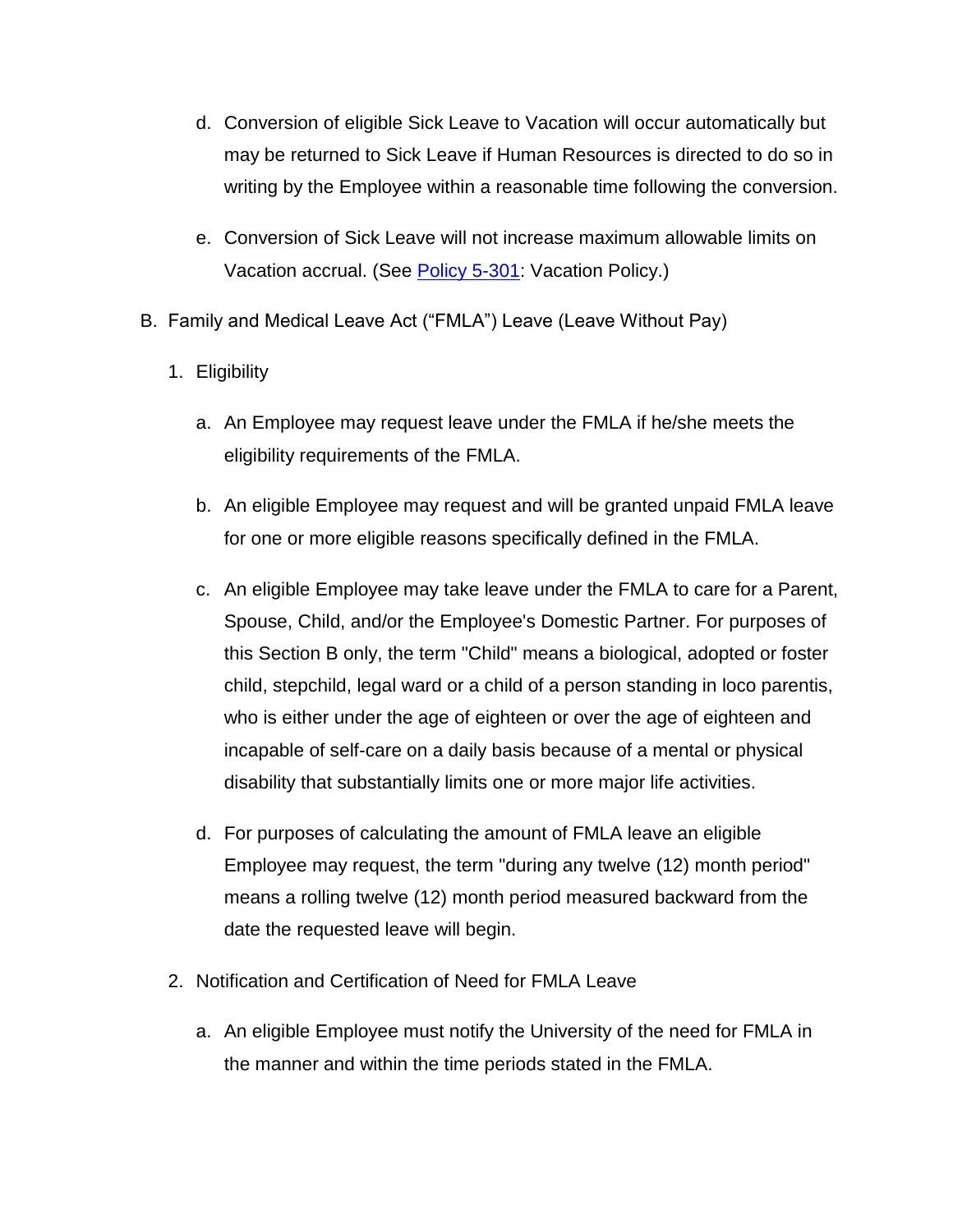- b. Upon proper notification by the Employee, the University will provide the Employee with information regarding the Employee's rights under the FMLA. The Employee shall be required to submit certification in the manner prescribed by the FMLA to confirm that the reason meets the specifications of the FMLA.
- 3. Substitution (Concurrent Use of Paid Leave and FMLA Leave)

An Employee must substitute any accrued paid leave (i.e. Sick Leave and Vacation) for any unpaid FMLA leave except that a University Employee may retain up to ten (10) days of Vacation. Upon exhaustion of any accrued paid leave, the remainder of any FMLA leave will be unpaid. In no case will the combination of paid and unpaid leave used for FMLA purposes exceed the amount of leave provided under the FMLA.

- 4. Benefits and Return from Leave
	- a. An Employee may maintain current benefits during the FMLA leave as if he/she were actively at work in accordance with the FMLA. The Employee will be responsible for paying his/her share of the premiums for such coverage.
	- b. Unless the Employee is separated as a result of a reduction in force or end of a contract, an Employee who takes an FMLA leave for the intended purpose of the leave shall be entitled, on timely return from the leave and completion of all required documentation, to be restored to the position of employment in accordance with the requirements of the FMLA.

# C. Parental Leave Benefits

This Section III.C governs the University's Parental Leave benefit for all categories of University Staff except for the following: it does not apply for Staff Employees of the University Hospitals and Clinics and it does not apply for Faculty Employees.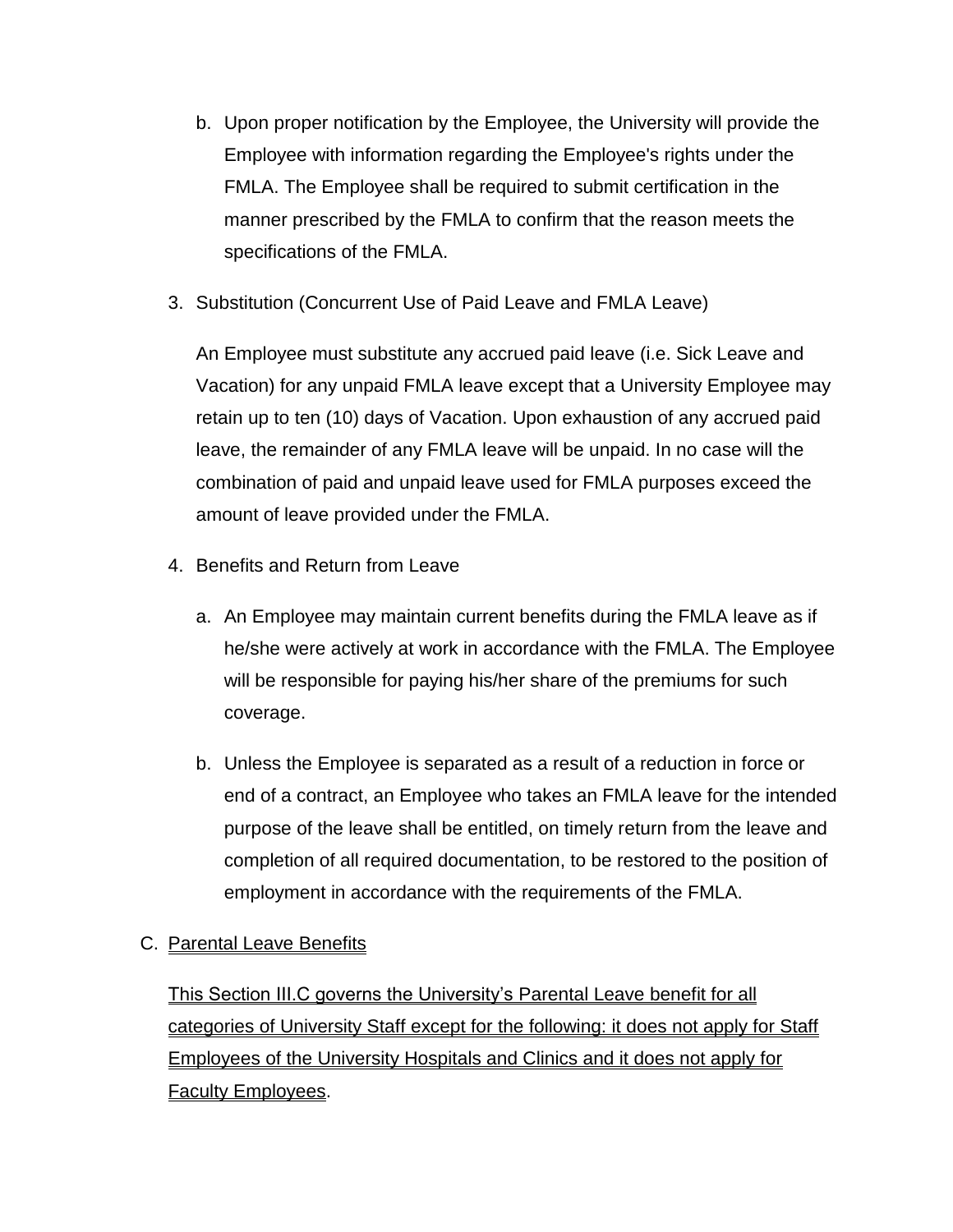- 1. Eligibility for a Parental Leave Benefit
	- a. To be eligible for a Parental Leave benefit under this Section III.C, an Employee:
		- i. Must hold a Full-Time, Benefits-Eligible position with the University and have been continuously employed full-time by the University for at least the preceding 12 consecutive months;
		- ii. During the leave period, must serve as an Eligible Caregiver (as defined for this purpose) of her or his own newborn child, a partner's newborn child, or of a newly adopted child; and
		- iii. The child must have been born or adopted on or after January 1, 2019.
	- b. Only one University Employee is eligible for the Parental Leave benefit for a given instance of childbirth or adoption. In the event both parents are University Employees eligible for the benefit under this Rule, either one or the other may use the Parental Leave benefit, or they may choose to divide the Parental Leave benefit between them (each taking a portion of the overall maximum benefit).
	- c. The Parental Leave benefit provided under this Rule does not apply to a birth parent who does not anticipate becoming the legal parent of the child following birth. In such case, the birth parent may be covered by other sections of this Rule or other Regulations regarding sick leave and FMLA leave.
- 2. Notification
	- a. An eligible Employee must complete the Parental Leave application form and submit it to their supervisor. The supervisor should sign the form, acknowledging receipt of the application. The fully signed application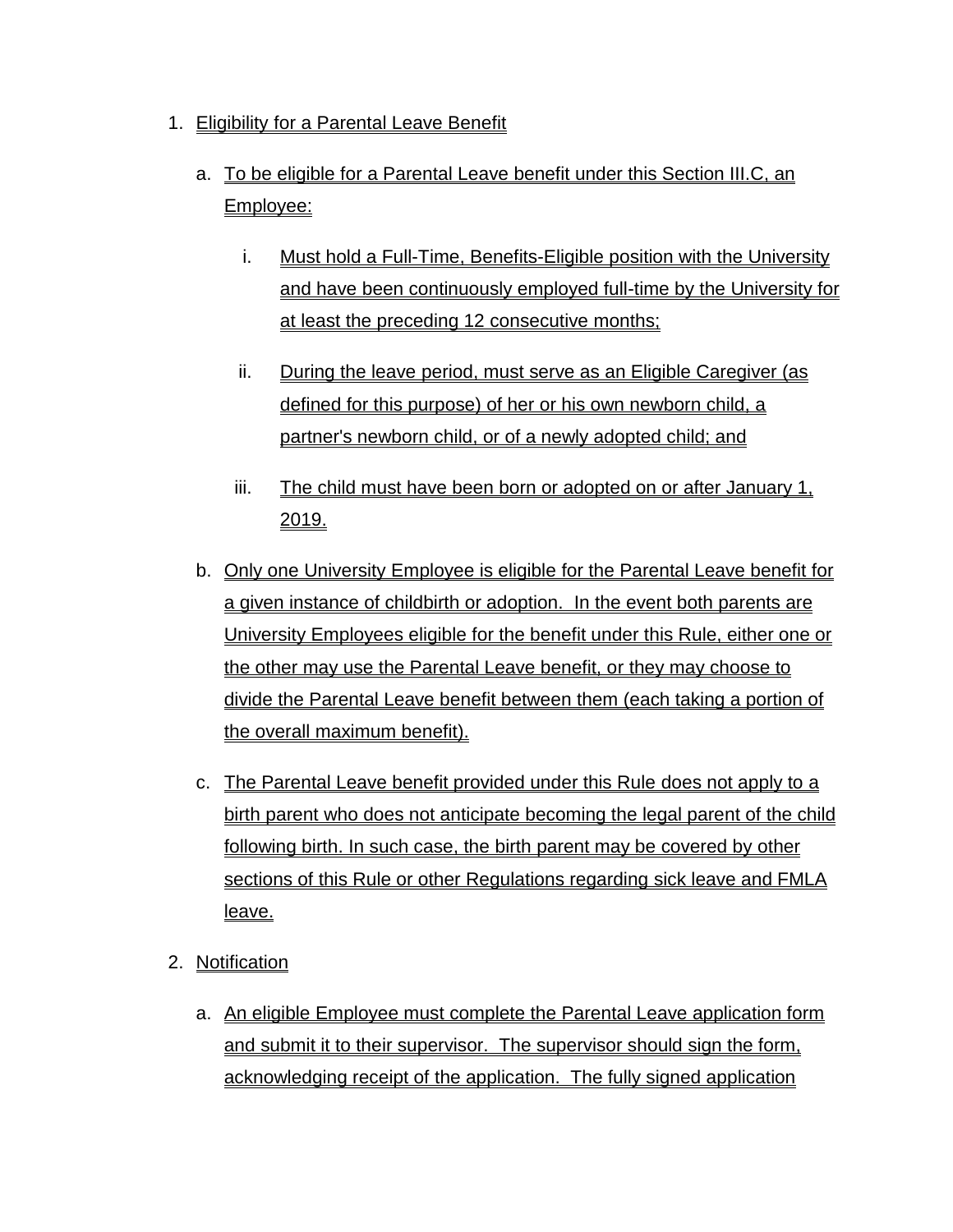should then be forwarded to the Absence Management Team in Human Resources.

- b. Employees should submit the application at least 90 days before the leave is expected to begin.
- 3. Parental Leave Benefit
	- a. Upon approval of a Parental Leave application, the eligible Employee will be granted a leave of absence without being required to perform the duties of their position during that leave period, and will receive pay for fifty percent (50%) of their regular work hours for a period of up to six (6) weeks.
	- b. Employees must use accrued Sick and Vacation leave for regular work hours not paid as a Parental Leave benefit, before taking unpaid leave, except as allowed in subparagraph III.B.3.
	- c. The Parental Leave benefit shall begin no sooner than the date of birth (unless the Employee's health care provider certifies that an earlier begin date is medically necessary) or the date of adoption of the child. The Parental Leave benefit shall be completed no more than 12 months following the birth or adoption.
- 4. Parental Leave and the Family Medical Leave Act (FMLA)

A Parental Leave benefit period shall run concurrently with an Employee's FMLA leave. In no event will an Employee's Parental Leave extend the amount of leave provided under the FMLA.

- 5. Right to Return and Obligation to Return
	- a. An Employee granted a Parental Leave benefit shall return to work at the end of the Parental Leave benefit period or FMLA leave, whichever is longer. In the event the Employee terminates employment and does not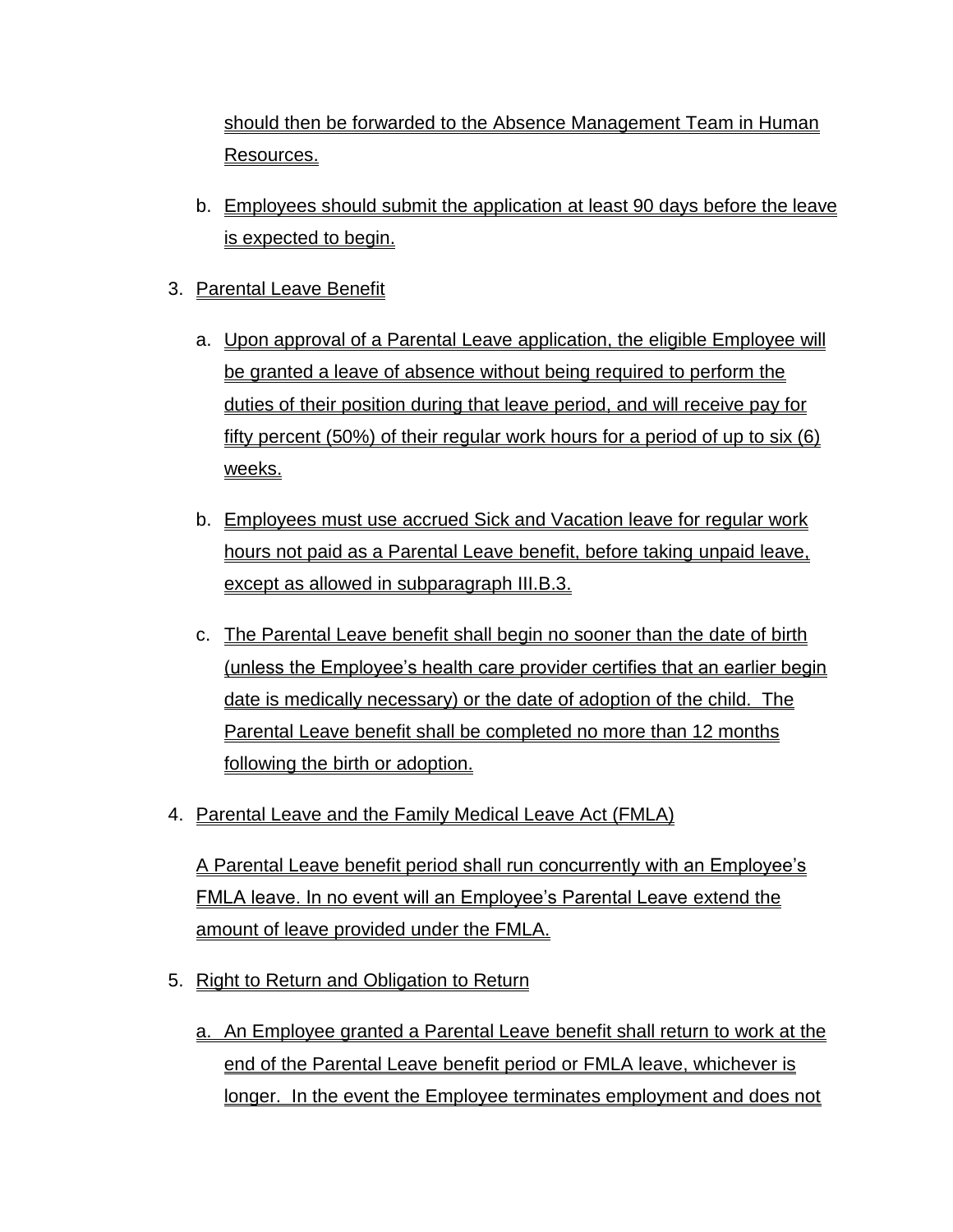return to work, the amount of the Parental Leave benefit shall be repaid and may be deducted from the Employee's vacation payout, if any.

- b. At the conclusion of the Parental Leave benefit period, the Employee will return to the same position held at the time the leave began or to an equivalent position with equivalent pay, benefits, and working conditions, provided the Employee can perform the essential functions of the position.
- c. An Employee receiving a Parental Leave benefit is still subject to a reduction in force (RIF) or reassignment that would have occurred otherwise had the Employee been working.
- 6. Measurement/Reporting
	- a. The University will measure parental leave usage on an annual basis.
	- b. Human Resources will present usage data to the Executive Committee of the Academic Senate in the 2020 Spring semester.
	- c. The policy will be reviewed in 2021 Spring semester in the Academic Senate.
- 7. Appeals Process
	- a. The University will provide an appeals process in cases of hardship in which the relevant unit does not have sufficient resources to cover replacement costs of an individual on parental leave.
- D. Americans with Disabilities Act ("ADA") Reasonable Accommodation

An Employee who is a qualified individual with a disability (as defined under the ADA) and who is not eligible for leave under the FMLA or who is unable to return to work at the end of FMLA leave, may apply for a reasonable accommodation under the ADA pursuant to **Policy 5-117**. Additional leave, a job reassignment, or other more appropriate accommodation may be approved, unless the accommodation would be an undue hardship for the University.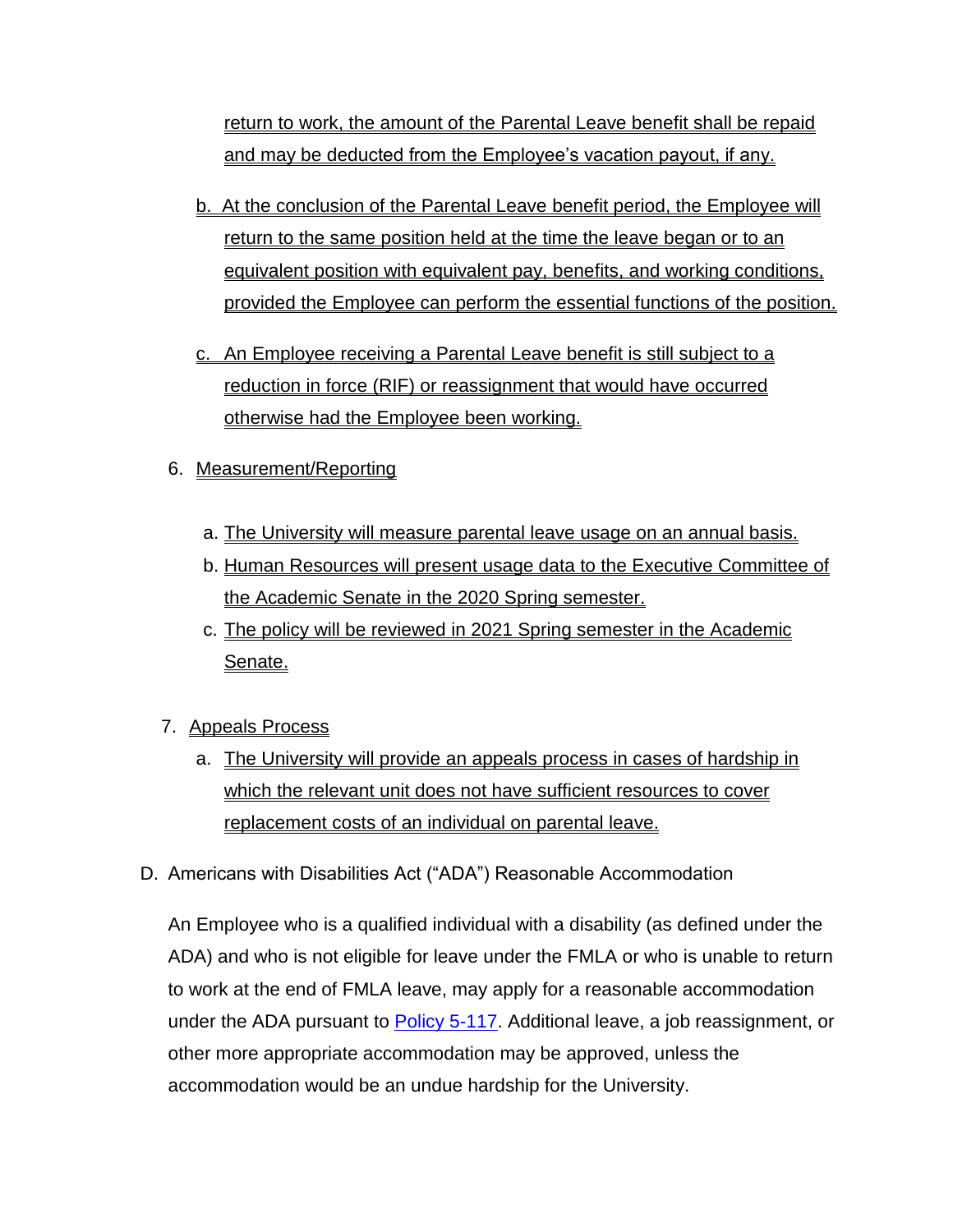- E. Other Medical Leave (Leave Without Pay)
	- 1. Under certain circumstances, the University may permit an Employee who has exhausted all accrued Sick Leave and FMLA leave or an Employee who is not eligible for Sick Leave or FMLA leave to take a medical leave without pay for the Employee's own Serious Health Condition. In general, medical leave is not available to Employees holding positions that are Temporary or to Employees who are employed in positions that are not Benefits-eligible Positions. Based on the business needs of the department and other nondiscriminatory criteria, eligible Employees may be approved for a medical leave of absence under one of the following options:
		- a. Option A Medical Leave with Reinstatement: An Employee who has been on leave because of his/her own Serious Health Condition, including any time credited to Sick Leave, Parental Leave, FMLA leave, or accrued Vacation, for six months or less during any twelve month period prior to the date of return to work shall be restored to the position of employment held when the leave commenced or to an equivalent position with equivalent employment benefits, pay and other terms and conditions of employment.
		- b. Option B Medical Leave without Reinstatement (benefits extension only): If reinstatement is not requested or is determined not to be feasible by the Responsible Officer, the eligible Employee will be separated from his/her current position and placed on a leave of absence without reinstatement that will allow the Employee to retain health care coverage and certain University benefits for a limited period of time. In the event an Employee approved for leave under Option A – Medical Leave with Reinstatement is unable to return to work at the end of the six-month period, the employee will continue leave under Option B – Medical Leave without Reinstatement. The University has no obligation to reinstate, or to make any effort to reinstate, an Employee who has been on leave under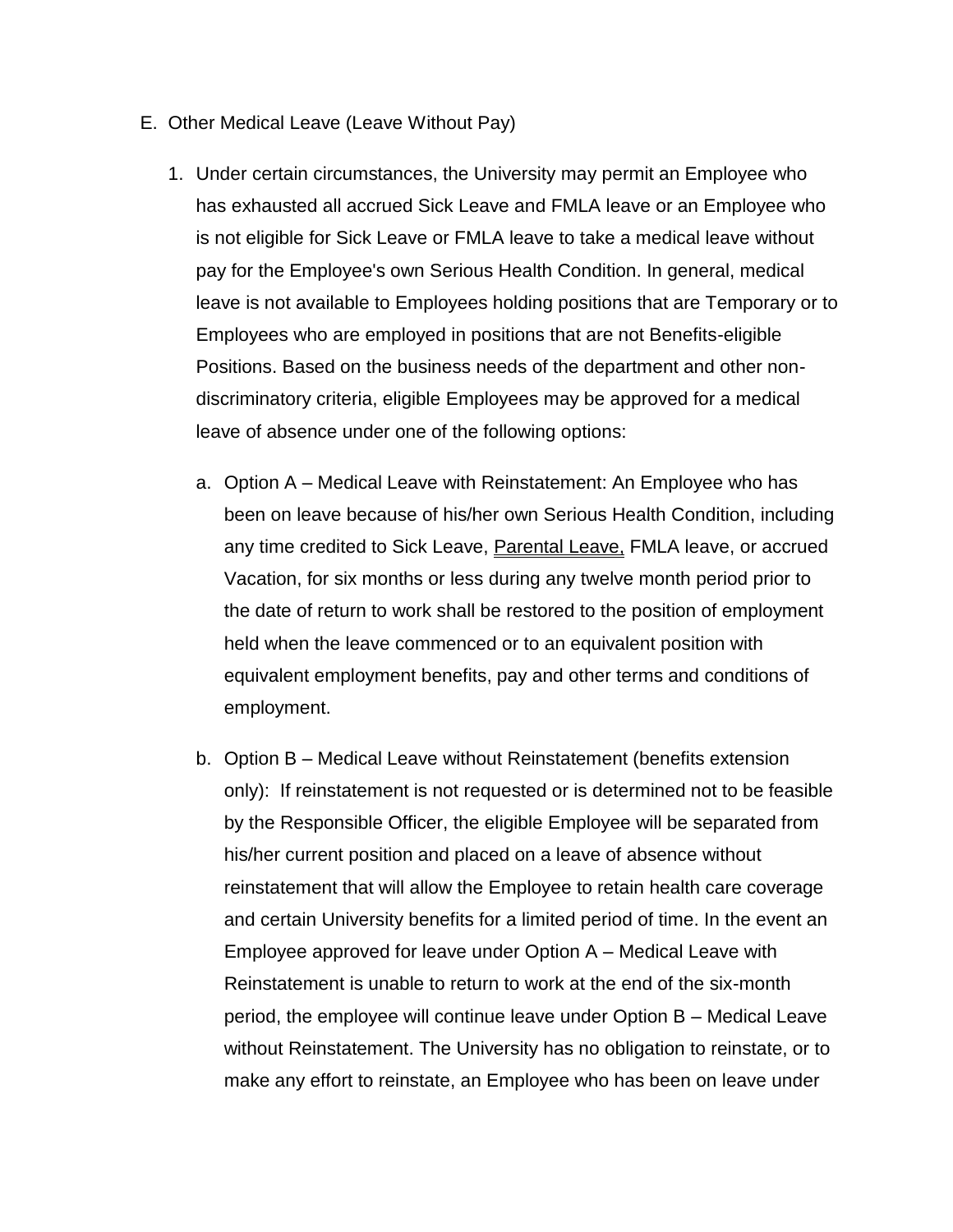Option B – Medical Leave without Reinstatement. An application for reinstatement in such cases shall be treated as an application for initial employment.

- 2. During the first six months of An Employee on medical leave, either with or without reinstatement, during the first six months of leave an Employee may continue to receive pay by using use accrued Vacation, Sick, Parental Leave, and Personal Preference Leave.
- F. Employee Benefits During Health-Related Leaves of Absence
	- 1. Time-Related Benefits

Longevity for purposes of accruing Vacation time is not lost during the preceding leaves without pay. However, Vacation and Sick Leave benefits do not accrue during unpaid leaves.

- 2. Retirement and Insurance Benefits
	- a. While an Employee receives pay using Sick Leave, Parental Leave, Vacation, Personal Preference, and Extended Sick Leave, retirement contributions will continue and the University will continue to contribute toward health coverage, life insurance, and disability insurance.
	- b. To the extent FMLA leave is paid, retirement and benefit contributions will continue to be paid by the University on the same basis as if the Employee had continued in employment for the duration of the leave. To the extent FMLA leave is unpaid, retirement benefits will not be paid by the University during the leave. Employer contributions for other benefits will continue on the same basis as if the Employee had continued in employment for the duration of the leave, provided the Employee pays his/her share of the premium and returns to work at the end of the leave (Section III.B.4, above).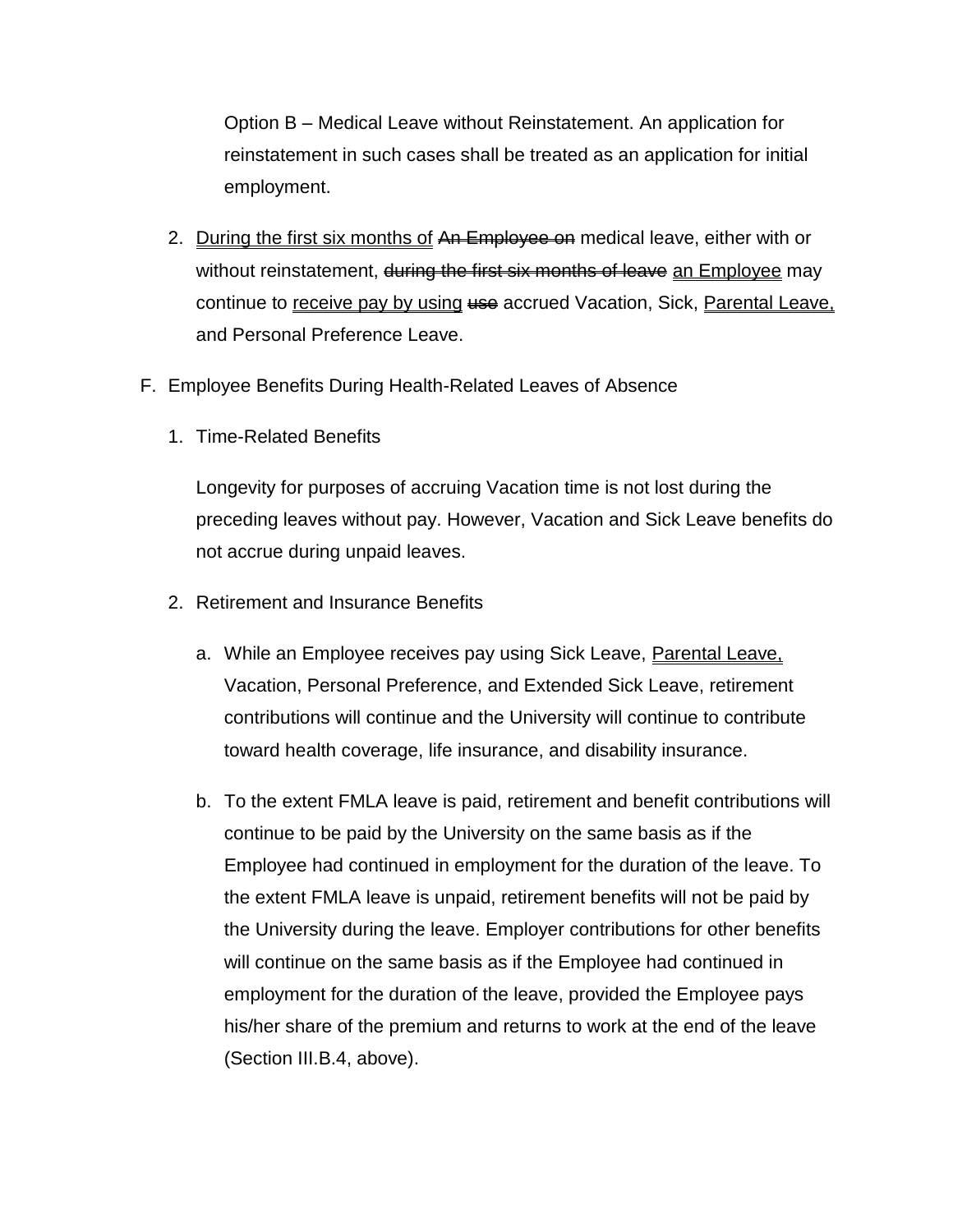- c. During an unpaid medical leave, either with or without reinstatement, retirement and other benefits are not paid by the University. An Employee on medical leave, however, may elect to continue his/her health care coverage and certain other benefits for a limited period of time by paying for such benefits.
- 3. Other Benefits

Other benefits, including tuition reduction, ticket discounts, and parking privileges continue during a health-related leave of absence.

# **IV. Procedures, Guidelines, Forms, and other Related Resources**

Procedure 5-200A: Procedures for Leaves of Absence (Health-Related) – University Employees (Other than UUHC Staff)

# **V. References**

[Policy 5-001:](http://regulations.utah.edu/human-resources/5-001.php) Employee Definitions

[Policy 5-117:](http://regulations.utah.edu/human-resources/5-117.php) ADA Policy, Reasonable Accommodation and Access

[Rule 5-200B:](http://regulations.utah.edu/human-resources/rules/rule_5-200B.php) Paid Time Off for University of Utah Hospitals and Clinics Staff Members

[Policy 5-201:](http://regulations.utah.edu/u-organizations/2-001.php) Leaves of Absence (Non Health-Related)

[Policy 5-301:](http://regulations.utah.edu/human-resources/5-301.php) Vacation Policy

**[Policy 5-303:](http://regulations.utah.edu/human-resources/5-303.php) University Insurance Programs** 

[Policy 6-315:](http://regulations.utah.edu/academics/6-315.php) Faculty Parental Benefits -- Leaves of Absence with Modified Duties and Review Extensions

[Policy 8-002:](http://regulations.utah.edu/health-sciences/8-002.php) School of Medicine (SOM) Parental Leaves of Absence